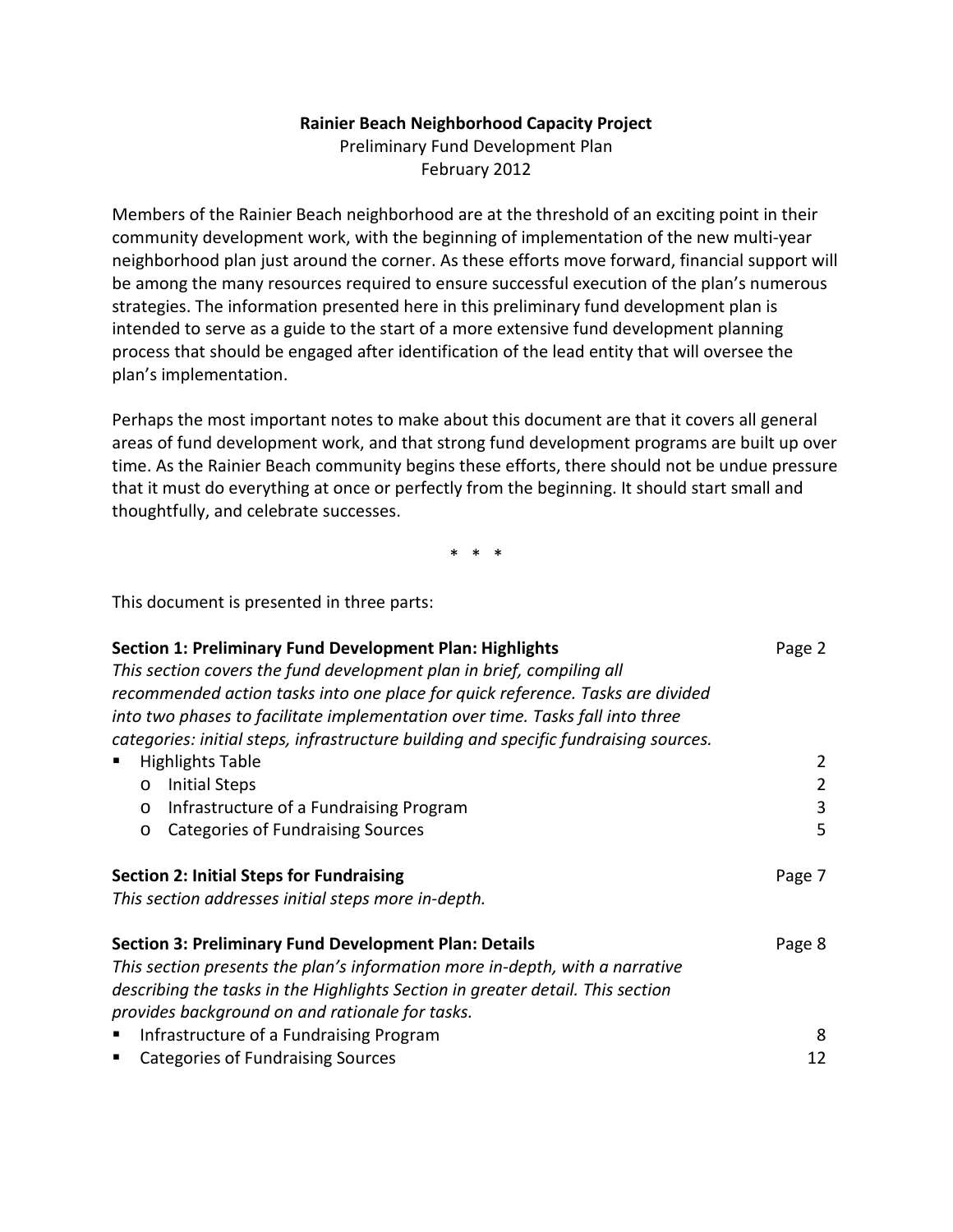### **Section 1 Preliminary Fund Development Plan: Highlights**

<span id="page-1-1"></span><span id="page-1-0"></span>The table that follows is a summarized version of the narrative information that can be found in Section 2 (Initial Steps for Fundraising for the Rainier Beach Neighborhood Plan) and Section 3 (Preliminary Fund Development Plan: Details). Both this table and the corresponding narrative sections address:

- *initial steps* This lists primary things that the lead entity should consider when getting ready to embark on fundraising efforts.
- *infrastructure of a fundraising program*  This discusses foundational items that should be put in place to support fund development work and to help ensure that efforts are conducted efficiently and effectively. This part makes reference to the different types of contributors that are involved in fundraising work. More detailed descriptions about these contributors are found in the next sub-section.
- *categories of fundraising sources*  This provides information about primary types of fundraising sources – individual donors, grantmakers, corporations/businesses and special events – and the general ways in which these contributors can be engaged.

It should be noted that the information in this preliminary plan contains core elements typically found in fundraising plans. The pre-existing fundraising experience of the lead organization – or group of organizations serving collectively as the lead – will determine if the elements presented below need more or less attention as an in-depth fund development plan is eventually created.

<span id="page-1-2"></span>

|                      | <b>Phase I:</b><br>Year 1                                                                                                              |                                                                                                                                                                                                              | <b>Phase II:</b><br><b>Year 2 and beyond</b> |
|----------------------|----------------------------------------------------------------------------------------------------------------------------------------|--------------------------------------------------------------------------------------------------------------------------------------------------------------------------------------------------------------|----------------------------------------------|
|                      | If there is one $501(c)(3)$<br>organization serving as<br>the lead entity                                                              | If there is a coalition of<br>groups serving as the<br>lead entity                                                                                                                                           |                                              |
| <b>INITIAL STEPS</b> |                                                                                                                                        |                                                                                                                                                                                                              |                                              |
| Infrastructure       |                                                                                                                                        | Select one organization<br>to serve in a primary<br>administrative role to<br>manage fundraising<br>tasks so that efforts are<br>"housed" in one place<br>and activities can be<br>more efficiently tracked. |                                              |
| Infrastructure       | Before pursuing funding:<br>• Clearly identify vision, mission, purpose,<br>infrastructure, goals and plan before pursuing<br>funding. |                                                                                                                                                                                                              |                                              |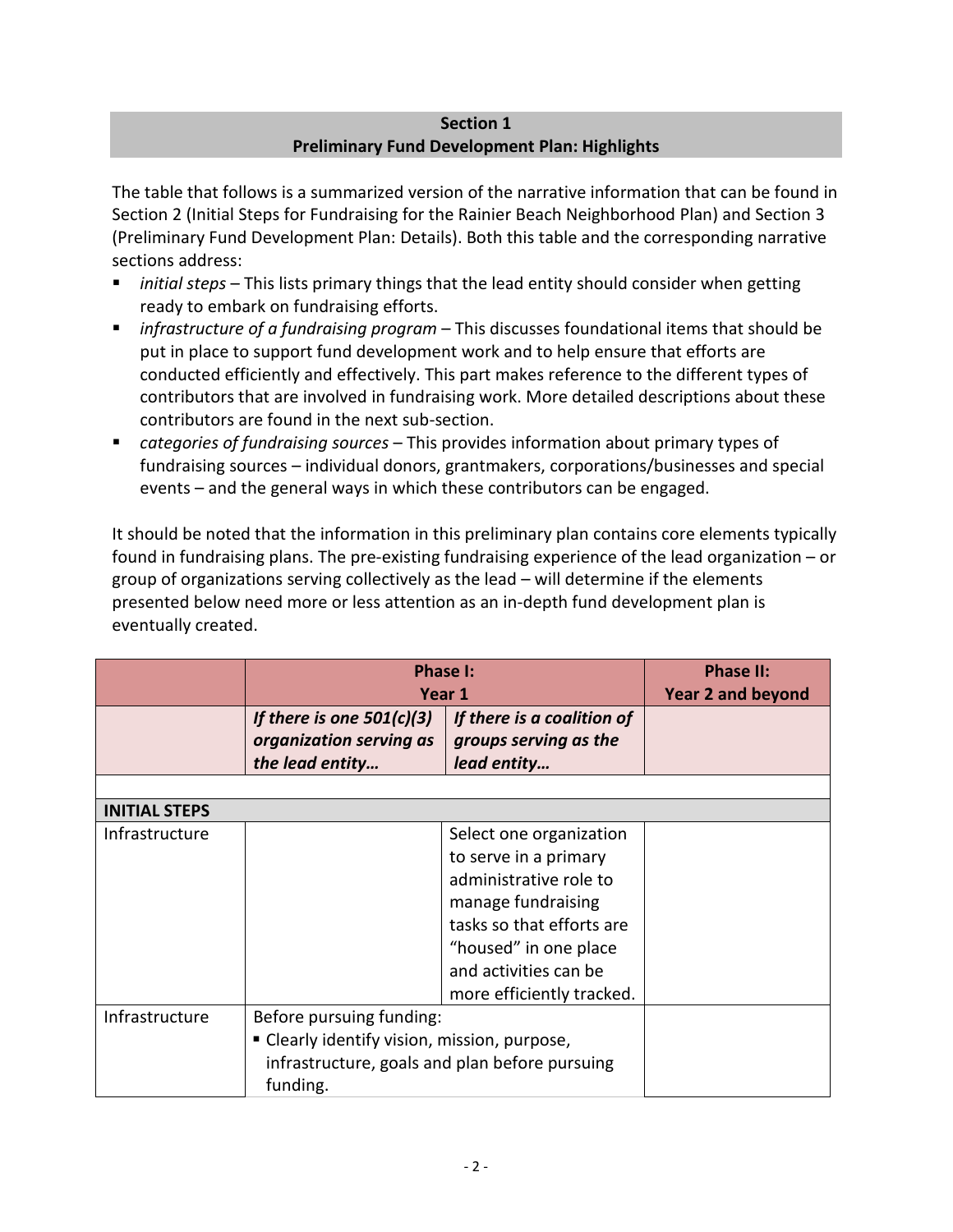<span id="page-2-0"></span>

|                     | <b>Build meaningful community relationships.</b>                                                                                                       |                                                     |                        |
|---------------------|--------------------------------------------------------------------------------------------------------------------------------------------------------|-----------------------------------------------------|------------------------|
|                     | Assess your organizational capacity.                                                                                                                   |                                                     |                        |
| Distribution of     | Establish a system for how raised funds will be                                                                                                        |                                                     | Engage all community   |
| <b>Funds Raised</b> | distributed in the community so that resources                                                                                                         |                                                     | stakeholders and       |
|                     |                                                                                                                                                        | can be expended for specific activities. This could | evaluate the model     |
|                     | occur in many different ways. For example:                                                                                                             |                                                     | being used for         |
|                     | ■ This could be in the                                                                                                                                 | A lead entity (that has                             | distribution of funds. |
|                     | form of a request-for-                                                                                                                                 | $501(c)(3)$ status) could                           | Re-develop the         |
|                     | proposal (RFP)                                                                                                                                         | serve as the fiscal                                 | process, if needed.    |
|                     | process, where the                                                                                                                                     | sponsor for smaller                                 |                        |
|                     | lead organization                                                                                                                                      | neighborhood groups                                 |                        |
|                     | serves as a sort of re-                                                                                                                                | who conduct their                                   |                        |
|                     | granting entity,                                                                                                                                       | own fundraising.                                    |                        |
|                     | inviting community                                                                                                                                     |                                                     |                        |
|                     | groups to apply for                                                                                                                                    | A lead entity could                                 |                        |
|                     | funds through regular                                                                                                                                  | establish formal                                    |                        |
|                     | granting cycles.                                                                                                                                       | agreements with a                                   |                        |
|                     |                                                                                                                                                        | number of community                                 |                        |
|                     |                                                                                                                                                        | organizations where                                 |                        |
|                     |                                                                                                                                                        | each is responsible for                             |                        |
|                     |                                                                                                                                                        | a sub-set of the plan's                             |                        |
|                     |                                                                                                                                                        | implementation, and                                 |                        |
|                     |                                                                                                                                                        | funds raised by the                                 |                        |
|                     |                                                                                                                                                        | lead for those                                      |                        |
|                     |                                                                                                                                                        | activities will be                                  |                        |
|                     |                                                                                                                                                        | allocated out                                       |                        |
|                     |                                                                                                                                                        | according to pre-                                   |                        |
|                     |                                                                                                                                                        | determined contracts.                               |                        |
|                     |                                                                                                                                                        | Any model used to handle and re-distribute funds    |                        |
|                     | should reflect community priorities and values for                                                                                                     |                                                     |                        |
|                     | equity, accessibility and engagement.                                                                                                                  |                                                     |                        |
|                     |                                                                                                                                                        |                                                     |                        |
|                     | <b>INFRASTRUCTURE OF A FUNDRAISING PROGRAM</b>                                                                                                         |                                                     |                        |
| Planning            | Identify current                                                                                                                                       | Identify major                                      |                        |
|                     | fundraising activities.                                                                                                                                | fundraising activities                              |                        |
|                     |                                                                                                                                                        | currently being                                     |                        |
|                     |                                                                                                                                                        | mounted by the partner                              |                        |
|                     |                                                                                                                                                        | groups.                                             |                        |
|                     | Do short-term planning. Look at a specific activity<br>and determine what needs to be done from start<br>to finish, when tasks need to be accomplished |                                                     | Continue to engage     |
|                     |                                                                                                                                                        |                                                     | stakeholders in        |
|                     |                                                                                                                                                        |                                                     | planning.              |
|                     | and by whom.                                                                                                                                           |                                                     |                        |
|                     | Integrate program activities. Look at how a                                                                                                            |                                                     | Continue to engage     |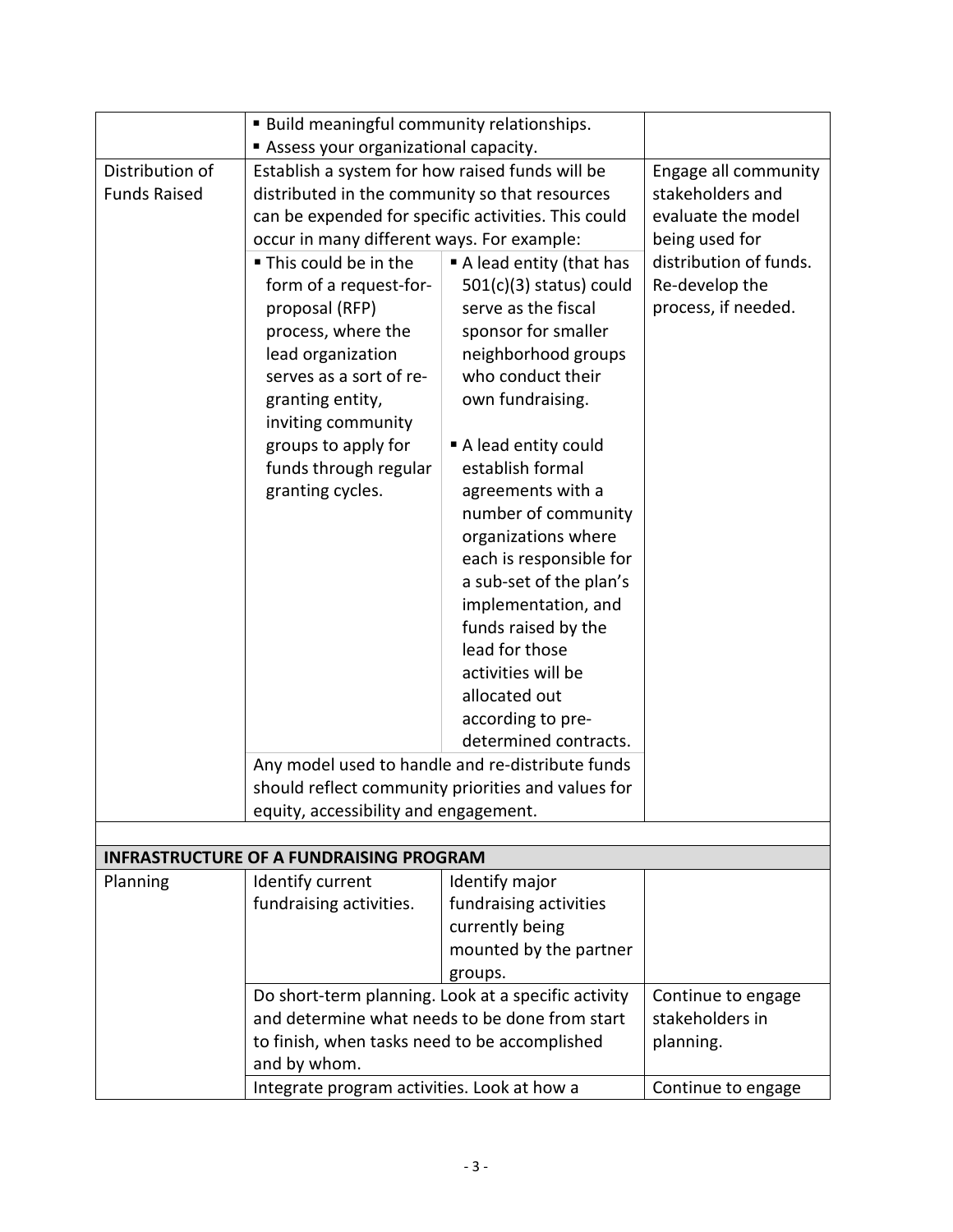|                                                       | particular activity fits in with other fundraising<br>and program activities.<br>Plan for the longer-term. Look at how a given                    |                                                  | stakeholders in         |
|-------------------------------------------------------|---------------------------------------------------------------------------------------------------------------------------------------------------|--------------------------------------------------|-------------------------|
|                                                       |                                                                                                                                                   |                                                  | evaluation of efforts.  |
|                                                       |                                                                                                                                                   |                                                  | Review goals and        |
|                                                       | activity might be strengthened over time, from                                                                                                    |                                                  | strategies regularly    |
|                                                       | one year to the next.                                                                                                                             |                                                  | and update plans at     |
|                                                       |                                                                                                                                                   |                                                  | least annually to       |
|                                                       |                                                                                                                                                   |                                                  | ensure that work is     |
|                                                       |                                                                                                                                                   |                                                  | relevant.               |
| Designated Team                                       | Identify the team of people who will manage                                                                                                       |                                                  |                         |
|                                                       | activities.                                                                                                                                       |                                                  |                         |
|                                                       | ■ This might be one or                                                                                                                            | This might be a                                  |                         |
|                                                       | more development                                                                                                                                  | committee of                                     |                         |
|                                                       | staff, the executive                                                                                                                              | representatives from                             |                         |
|                                                       | director and some                                                                                                                                 | the different                                    |                         |
|                                                       | board members.                                                                                                                                    | community groups.                                |                         |
|                                                       |                                                                                                                                                   |                                                  |                         |
|                                                       |                                                                                                                                                   | If so:                                           |                         |
|                                                       |                                                                                                                                                   | Roles should be                                  |                         |
|                                                       |                                                                                                                                                   | established about who                            |                         |
|                                                       |                                                                                                                                                   | is involved in bigger-                           |                         |
|                                                       |                                                                                                                                                   | picture leadership and                           |                         |
|                                                       |                                                                                                                                                   | who manages day-to-                              |                         |
|                                                       |                                                                                                                                                   | day tasks.                                       |                         |
|                                                       |                                                                                                                                                   | <b>Establish clarity about</b>                   |                         |
|                                                       |                                                                                                                                                   | accountability and                               |                         |
|                                                       |                                                                                                                                                   | communications                                   |                         |
|                                                       |                                                                                                                                                   | structure.                                       |                         |
|                                                       | Even with a small group of people identified to                                                                                                   |                                                  | Continue encouraging    |
|                                                       | guide fundraising strategies, however, it is                                                                                                      |                                                  | and supporting all      |
|                                                       | important to emphasize that everyone involved                                                                                                     |                                                  | staff to be involved in |
|                                                       | with the organization or project has some role                                                                                                    |                                                  | fundraising.            |
|                                                       | that s/he can play in fundraising. Everyone can -                                                                                                 |                                                  |                         |
|                                                       | and should, in some way -represent the                                                                                                            |                                                  |                         |
|                                                       | organization and be a cheerleader for its work to                                                                                                 |                                                  |                         |
|                                                       | potential and current supporters.                                                                                                                 |                                                  |                         |
| Systems                                               | Processes - How the information is handled. As                                                                                                    |                                                  | Evaluate and refine     |
|                                                       | with program or other administrative work<br>throughout an organization, it is critical to have<br>clarity about who is doing what in fundraising |                                                  | processes.              |
|                                                       |                                                                                                                                                   |                                                  |                         |
|                                                       |                                                                                                                                                   |                                                  |                         |
|                                                       | work, and when this work is done.                                                                                                                 |                                                  |                         |
|                                                       |                                                                                                                                                   | Technological support - Where the information is | Evaluate and refine     |
| tracked. It is critical to have a way to track gifts, |                                                                                                                                                   | technology needs.                                |                         |
|                                                       | regardless of whether they come from individual                                                                                                   |                                                  |                         |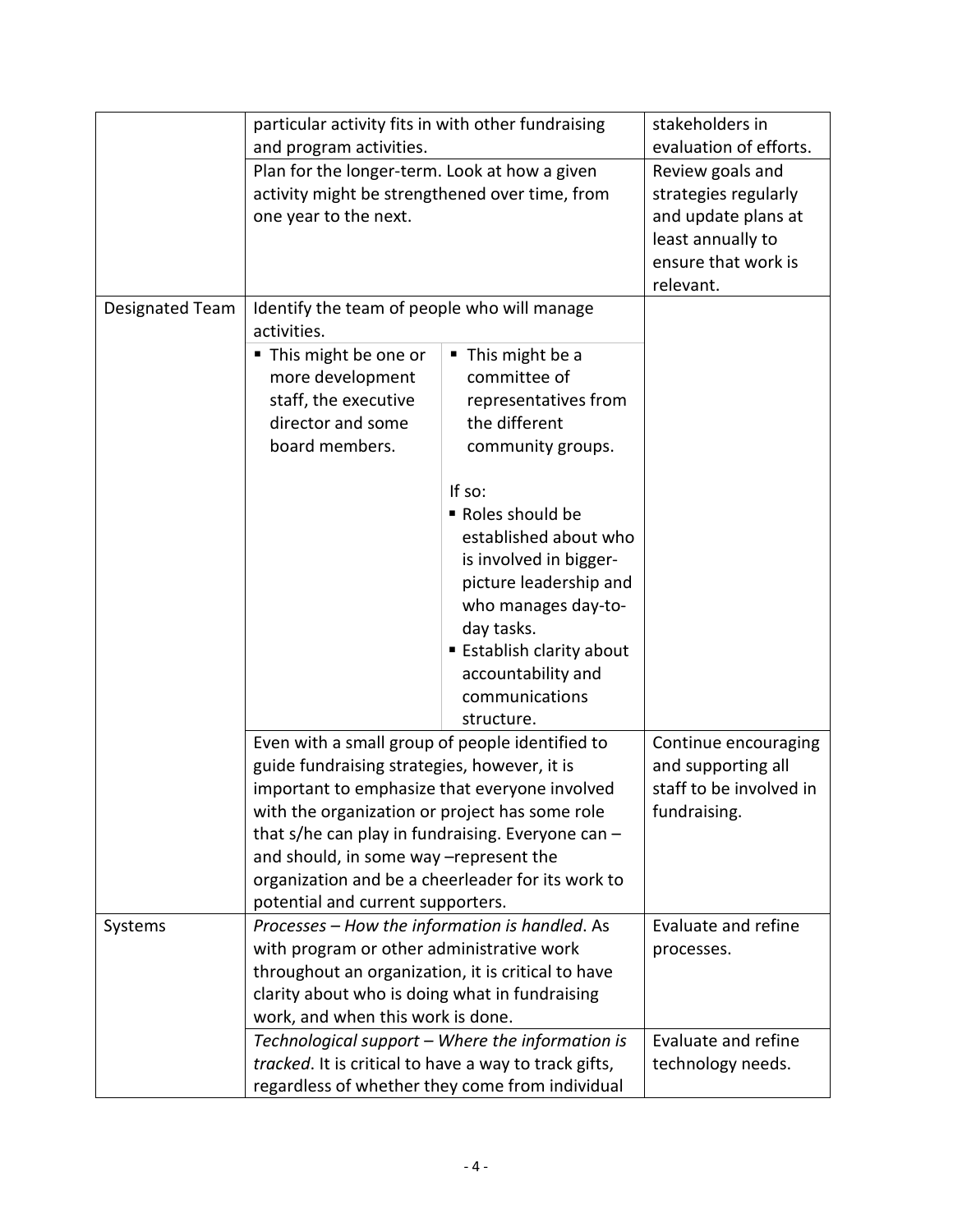<span id="page-4-0"></span>

|                 | donors or private foundations.                         |                       |
|-----------------|--------------------------------------------------------|-----------------------|
|                 | Policies - Why you do things the way you do.           | Evaluate and refine   |
|                 | Having fundraising policies in place aids              | policies. Establish   |
|                 | organizations in being able to make decisions          | new policies as       |
|                 | about the types of gifts they are willing to receive   | needed.               |
|                 | and/or how they can receive them.                      |                       |
| Communications  | Establish a schedule for communicating with            | Continue strong       |
|                 | funders, donors and other stakeholders (over and       | communications.       |
|                 | above thank-you notes following meetings or            |                       |
|                 | reports that may be required by foundations.)          |                       |
|                 |                                                        |                       |
|                 | <b>CATEGORIES OF FUNDRAISING SOURCES</b>               |                       |
| Cultivating and | Potential individual donors (people identified as      | Continue this effort, |
| Stewarding      | having a strong connection to or believed to have      | leveraging existing   |
| Individual      | a strong affinity for the organization) should be      | relationships to      |
| <b>Donors</b>   | strategically identified by board members, the         | continuously reach    |
|                 | executive director and, if there is any,               | new potential donors. |
|                 | development staff.                                     |                       |
|                 | Draw up a plan to cultivate these people,              | Continue deepening    |
|                 | identifying specific strategies for specific people.   | relationships with    |
|                 | Bring them in for a tour of your facility. Invite      | potential and current |
|                 | them to chat with youth in your after-school           | donors.               |
|                 |                                                        |                       |
|                 | program. Perhaps, once or twice each month, the        |                       |
|                 | executive director in partnership with the             |                       |
|                 | appropriate board member goes out for a coffee         |                       |
|                 | with one of these people.                              |                       |
|                 | Anyone who makes a donation should be thanked          | Continue deepening    |
|                 | and should be, at the very least, added to a           | relationships with    |
|                 | mailing list to receive communications. Major          | potential and current |
|                 | supporters should additionally be intentionally        | donors.               |
|                 | stewarded – with occasional phone calls, hand-         |                       |
|                 | written notes, articles that may have appeared in      |                       |
|                 | the newspaper about an issue that pertains to the      |                       |
|                 | organization or neighborhood, face-to-face chats,      |                       |
|                 | etc.                                                   |                       |
|                 | Once a year and/or after a major fundraising           | Continue deepening    |
|                 | event, board members (and other high-level             | relationships with    |
|                 | volunteers) can further engage in stewarding           | potential and current |
|                 | donors by making thank-you calls to major              | donors.               |
|                 | supporters ("major" can be defined in a number         |                       |
|                 | of ways: by size of gift, regularity of giving, etc.). |                       |
| Cultivating and | Conduct research to identify foundations and           | Continue conducting   |
| Stewarding      | government agencies that might be suitable for         | research to ensure    |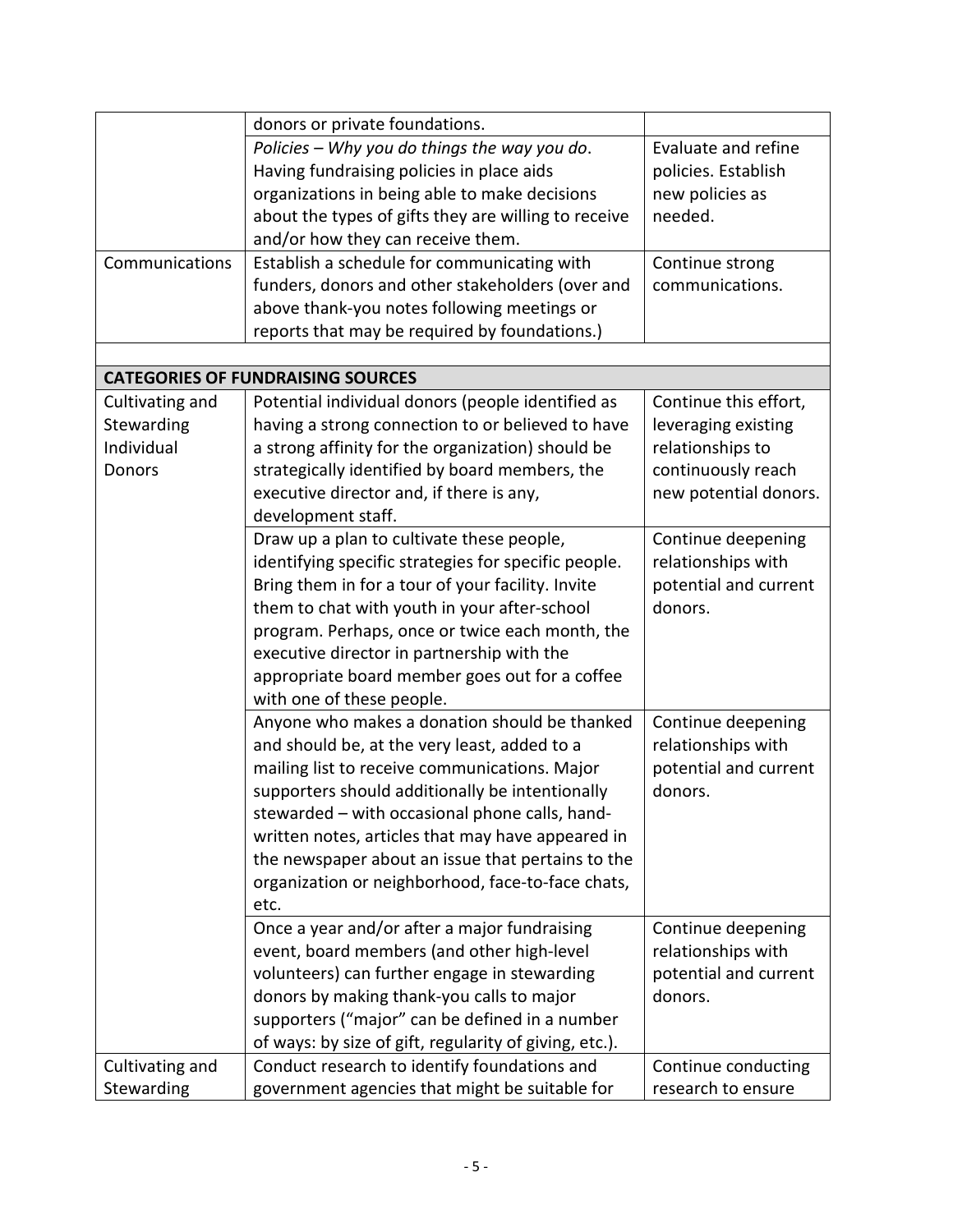| Grantmakers            | the work being implemented.                         | that information is                          |
|------------------------|-----------------------------------------------------|----------------------------------------------|
|                        |                                                     | current and relevant.                        |
|                        | Anyone who makes a donation should be thanked       | Continue deepening                           |
|                        | and should be, at the very least, added to a        | relationships with                           |
|                        | mailing list to receive communications.             | grantmakers.                                 |
|                        | Intentionally steward supporters - with             |                                              |
|                        | occasional phone calls, hand-written notes,         |                                              |
|                        | articles that may have appeared in the newspaper    |                                              |
|                        | about an issue that pertains to the organization or |                                              |
|                        | neighborhood, face-to-face chats, etc.              |                                              |
|                        | Develop clear communications practices,             | Continuously                                 |
|                        | internally (within the community) and externally    | communicate with                             |
|                        | (with funders and other stakeholders).              | stakeholders.                                |
| Cultivating and        | Get to know staff at corporations' advertising or   | Continue deepening                           |
| Stewarding             | marketing departments.                              | relationships with                           |
| Corporate and          |                                                     | potential and current                        |
| <b>Business Donors</b> |                                                     | corporate donors.                            |
|                        | Build relationships with neighborhood small         | Continue deepening                           |
|                        | businesses.                                         | relationships with                           |
|                        |                                                     | potential and current                        |
|                        |                                                     | small business                               |
|                        |                                                     | donors.                                      |
|                        | Anyone who makes a donation should be thanked       | Continue deepening                           |
|                        | and should be, at the very least, added to a        | relationships with                           |
|                        | mailing list to receive communications.             | corporate and                                |
|                        | Intentionally steward supporters - with             | business supporters.                         |
|                        | occasional phone calls, hand-written notes,         |                                              |
|                        |                                                     |                                              |
|                        | articles that may have appeared in the newspaper    |                                              |
|                        | about an issue that pertains to the organization or |                                              |
|                        | neighborhood, face-to-face chats, etc.              |                                              |
| <b>Special Events</b>  | Plan out each event carefully. Beyond logistics,    | Regularly assess an<br>event's relevance and |
|                        | consider:                                           |                                              |
|                        | • the event goal (fundraiser, friend-raiser, etc.); | impact.                                      |
|                        | the audience; and                                   |                                              |
|                        | • the human and financial resources needed to       |                                              |
|                        | produce the event.                                  |                                              |
|                        | Determine how events support other fundraising      | Continue to use                              |
|                        | strategies (such as those focused on cultivating or | events strategically.                        |
|                        | stewarding individual donors).                      |                                              |
|                        | Post-event, send out thank you notes or make        | Regularly                                    |
|                        | calls and other personalized follow-up with key     | communicate with                             |
|                        | supporters and volunteers.                          | supporters.                                  |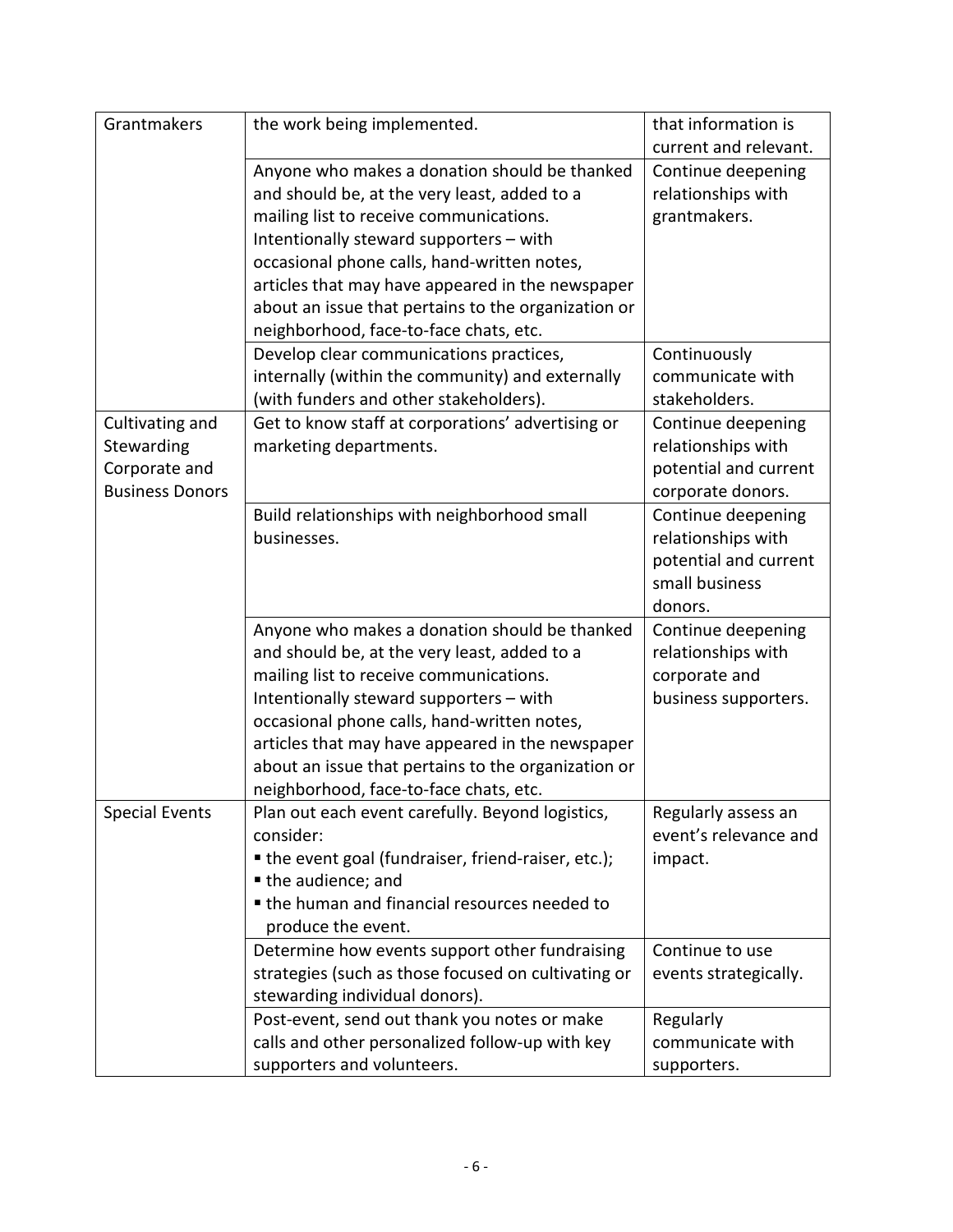## **Section 2 Initial Steps for Fundraising for the Rainier Beach Neighborhood Plan**

<span id="page-6-0"></span>In advance of serious fund development work being mounted, Rainier Beach community stakeholders should consider, and make decisions about, several things in order to better ensure that fundraising efforts will be effectively implemented and efficiently managed:

- This document assumes that **a single 501(c)(3) organization will serve as the lead entity** charged with overseeing implementation of the multi-year neighborhood plan. If, instead, **a coalition of organizations and/or community groups is formed to work collectively** as the lead, it would be prudent to **have one organization serve in a primary administrative role** to manage fundraising tasks so that efforts are "housed" in one place and activities can be more efficiently tracked.
- **Before pursuing funding, it is critical that the purpose of the work can be articulated – and that all people involved in fundraising share the same key messages**. There needs to be **clarity around, and community ownership of, the vision, mission, purpose, infrastructure and goals that are at the heart of the neighborhood plan**. Additionally, before pursuing funding, there need to be **meaningful community relationships built** and an **assessment of the organizational capacity** necessary for successfully achieving efforts.
- Because the Rainier Beach Neighborhood Plan covers many years' work and an array of issue areas, there should be a **collaborative structure established for the pursuit and distribution of grants and other financial resources**, even if a single 501(c)(3) organization (as opposed to a coalition of groups) is identified to lead the implementation. The reality is that, even if this single organization is sizable, with significant internal infrastructure and systems, there will be many community partners involved in realizing specific strategies within the plan, from conducting youth programs to programming public spaces. This **effort should be synchronized with the work being done to prioritize which of the neighborhood plan's strategies will be implemented first or later**.

The lead organization or coalition should **establish a system for how raised funds will be distributed in the community so that resources can be expended for specific activities**. This could be in the form of a request-for-proposal (RFP) process, where the lead organization serves as a re-granting entity, inviting community groups to apply for funds through regular granting cycles. RFPs could be released on a regular basis (e.g. annually or quarterly) and/or focused on issue areas (an RFP for after-school programs, for arts creation, etc.). Or, a lead entity (with 501(c)(3) status) could serve as the fiscal sponsor for smaller neighborhood groups that conduct their own fundraising. Or, a lead entity could establish formal agreements with a number of community organizations where each is responsible for a sub-set of the plan's implementation, and funds raised by the lead for those activities will be allocated through pre-determined contracts. Whatever model is used to handle and re-distribute funds, it should reflect the priorities and values the community holds for equity, accessibility and engagement.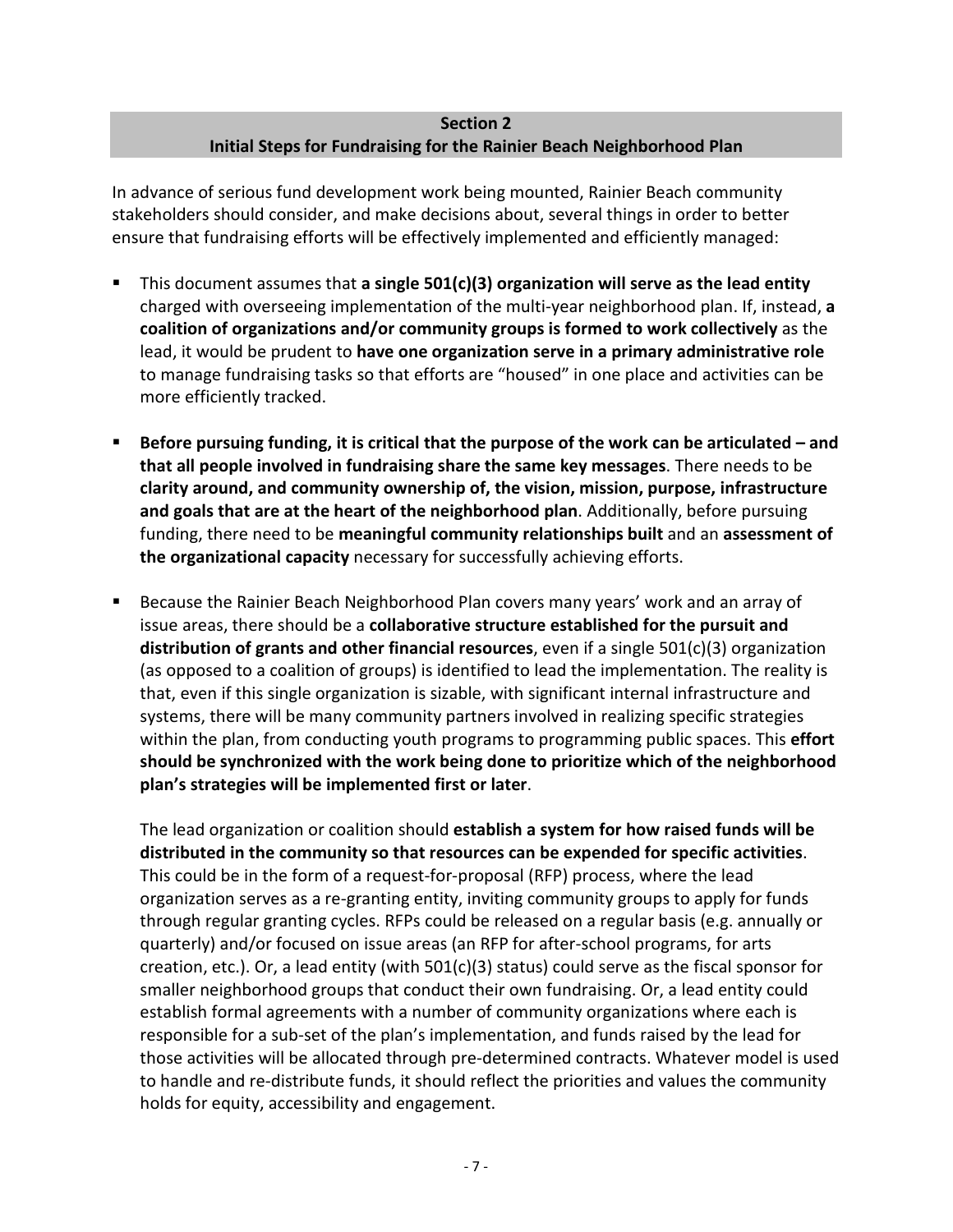### **Section 3 Preliminary Fund Development Plan: Details**

<span id="page-7-0"></span>As was noted earlier, information here is presented in sub-sections:

- *infrastructure of a fundraising program* This discusses foundational items that should be put in place to support fund development work and to help ensure that efforts are conducted efficiently and effectively. This part makes reference to the different types of contributors that are involved in fundraising work. More detailed descriptions about these contributors are found in the next sub-section.
- *categories of fundraising sources*  This provides information about primary types of fundraising sources – individual donors, grantmakers, corporations/businesses and special events – and the general ways in which these contributors can be engaged.

# <span id="page-7-1"></span>**Infrastructure of a Fundraising Program**

The difference between a successful fundraising activity  $-$  say, a fun-run  $-$  and a sustainable fundraising program is the care that is put into building strong infrastructure to support efforts. Several components are key to establishing this foundational base:

*Planning*. Every endeavor benefits from good planning. This is especially important in fundraising, where relationships are built over time. Planning allows you to build up successes over the long term, and not simply hop from one task to another. Engage stakeholders to participate in planning, so that there is ownership of the efforts.

Fundraising planning should be holistic:

- *Do short-term planning*. Look at a specific activity say, a food drive or a fundraising breakfast – and determine what needs to be done from start to finish, when tasks need to be accomplished and by whom. Keep in mind that work on an event or campaign does not end with the activity taking place – that is, work on a dinner does not end on the night of the dinner. Sending out thank you notes or making calls and other personalized follow-up with key supporters and volunteers will continue on in the days and weeks that follow. These tasks are critical in the long-term building of those relationships.
- *Integrate program activities.* Look at how a particular activity fits in with other fundraising and program activities. Can you give away some seats at your dinner to invite program officers from foundations that might have awarded you grants or to use as a cultivation tool for prospective donors or dedicated volunteers? Will guests from your dinner auction receive information about your street fair later in the year? Do you have more than one special event on the calendar – perhaps, a volunteer-recognition breakfast in addition to your dinner auction? Do both events reach out to the same audiences and wind up compromising attendance or contributing to donor fatigue? Is the dinner auction scheduled during a time when there is heavy program activity happening? Will staff/board/volunteers be too stretched to coordinate or participate in multiple activities within a short period of time?
- **Plan for the longer-term.** Look at how a given activity might be strengthened over time, from one year to the next. Perhaps in the first year of an event, the focus could be on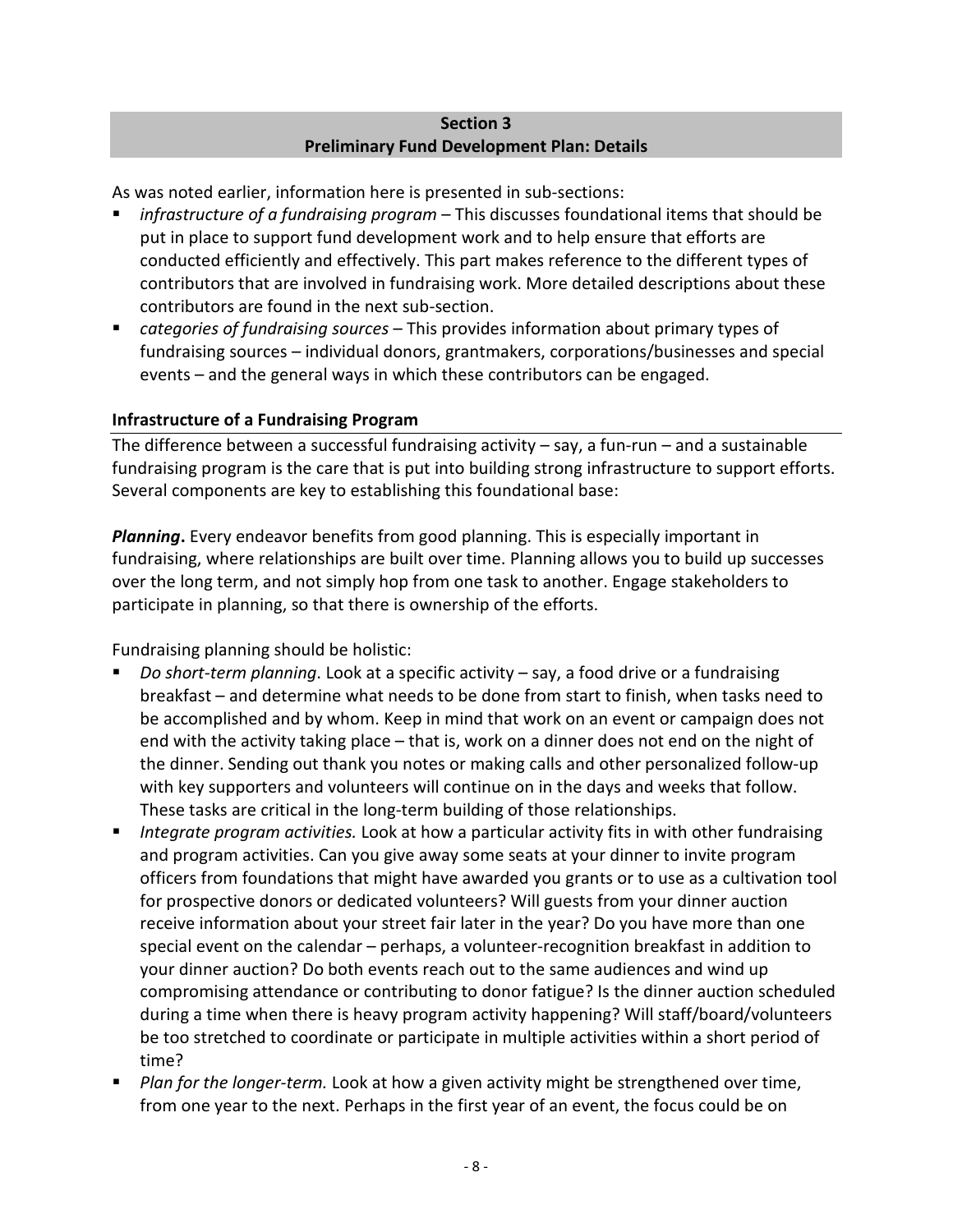simply bringing in a lot of attendees, educating them about your organization or neighborhood and be concerned financially only with breaking even. With constructive follow-up and contact with attendees between events, the second year could build up some revenue goals.

**Plan and update strategies and goals regularly.** As with all successful and meaningful plans, goals and strategies should be reviewed regularly – monthly, quarterly, etc. – and plans should be updated at least annually to ensure that work is relevant.

If a single organization is selected to serve as the lead of the Rainier Beach Neighborhood Plan implementation, it should start its fund development planning by looking at what it is already doing related to fundraising, and build its plans from that point. Are there already fundraising events on the calendar? Does it already send out donation requests to donors through the mail? Etc. It should also look at the neighborhood plan itself. Which strategies have been identified as priorities for short-term implementation? Are there other items that might be slotted for implementation later, but which might require a lot of financial resources (for example, major construction for a new multicultural center or other significant capital project)?

If a coalition of community groups is brought together to serve as lead, a fundraising committee formed of representatives from some or all of these organizations should be thoughtful about synchronizing the Rainier Beach neighborhood's fundraising efforts with the fundraising efforts that each of these individual groups might already be mounting, so as to not create conflicts in scheduling or audience draw or in requests to foundations.

*Designated Team***.** Traditionally, in a nonprofit, there is a team that consists of one or more development staff, the executive director and some board members who are most actively involved in varying fundraising activities. Finance staff and program staff also get involved in work related to fundraising.

Depending on the leadership structure that is identified for the Rainier Beach neighborhood, there should be some version of this type of leadership team that works together to manage different parts of all fund development work. This could be a team of staff and board members connected to the lead organization. If, instead, there is a coalition of organizations or community groups, there should be a committee of people from several of these organizations that work together to guide and manage the neighborhood plan's fund development needs. If it is the latter, there should be clear roles established within the committee about who is involved in bigger-picture leadership (such as development of plans) and who manages day-to-day tasks (such as processing of donations that come in, making sure grant reports are submitted, etc.), and the accountability and communications structure needed between these two bodies of people.

Even with a small group of people identified to guide fundraising strategies, however, it is important to emphasize that everyone involved with the organization or project has a role in fundraising. The receptionist who answers the phone or greets people at the front door might be the first point of contact for a program officer from a foundation. An enthusiastic volunteer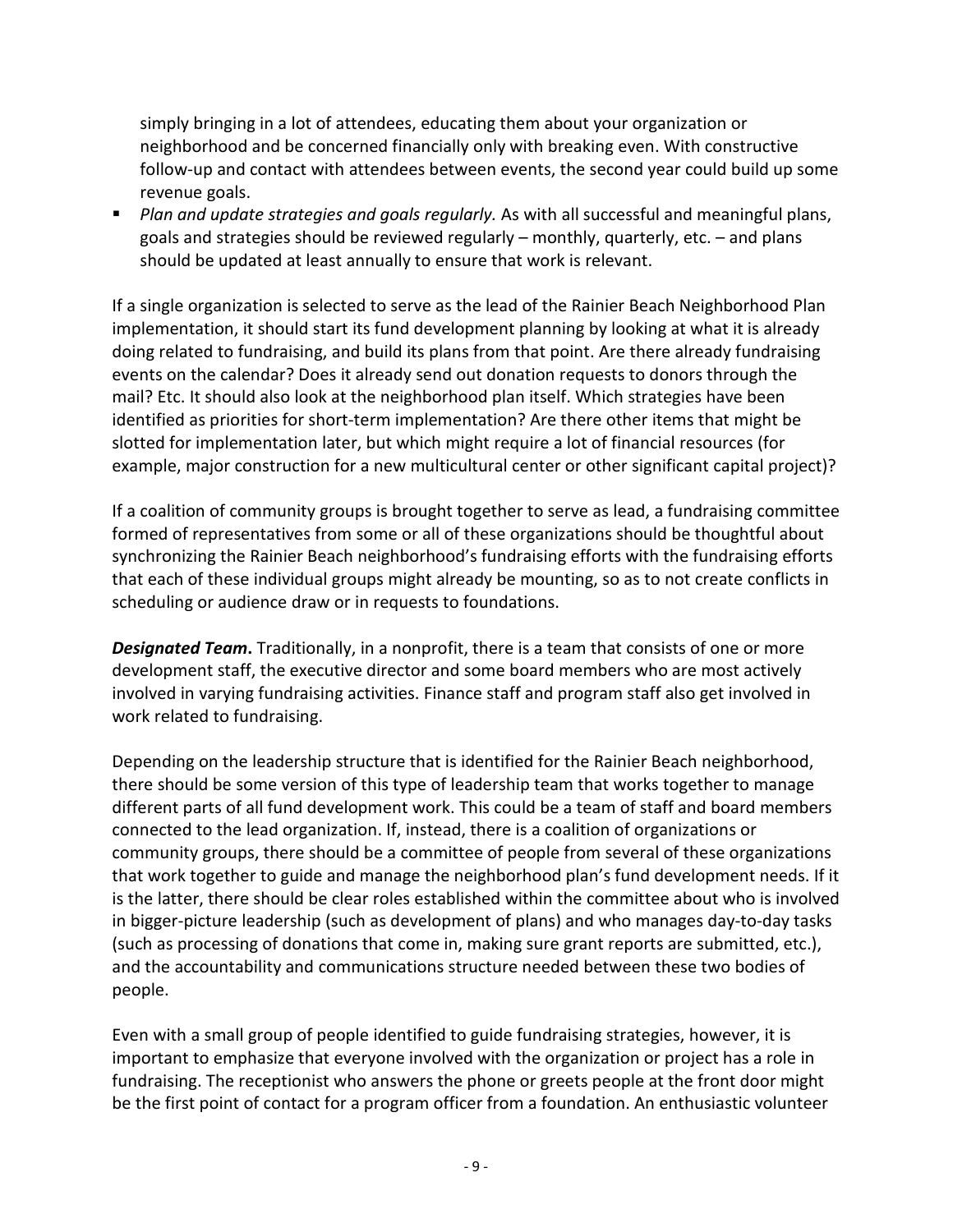coordinator might be the perfect person to speak about the organization's work to a group of bank employees at a United Way workplace campaign event. The operations manager might organize a group of his friends to form a team for the bowl-a-thon. Everyone can – and should, in some way – play a part in representing an organization and being a cheerleader for its work to potential and current supporters.

*Systems***.** In successful fundraising, details are important. Work should be conducted thoughtfully, and information should be tracked. There is nothing worse than a situation where, because tracking systems are not in place, an organization does not know about donors who have made contributions over many years' time. Or, maybe the organization is anecdotally aware that a donor has been especially supportive, but has no idea about the depth of support and investments the donor has made over the years. This behavior does not show appropriate respect for the donor's care for the organization and reflects insufficient capacity to appropriately acknowledge the donor's support.

Systems, especially as an organization is starting out, do not have to be overly-complex, but they do need to be thoroughly established and consistently managed. These include processes, technological support and policies:

- *Processes – How the information is handled*. As with program or other administrative work throughout an organization, it is critical to have clarity about who is doing what in fundraising work, and when this work is done. There should be clear understanding about, for example:
	- o who opens the mail, checks the online giving site and/or organizes donations or ticket sales made through special events;
	- o how long it takes (same day, within one or two days, etc.) for the donation, grant check, etc. and accompanying correspondence (if there is any) to get to the fund development person processing donations (if the person who opens the mail is not also the same person who processes donations);
	- $\circ$  what information is captured in the database (the donor's name [or, if an institution like a foundation, the name of the program officer or other contact], business name, address, phone number and email address; gift amount; gift date; gift restriction, if there is one; affiliations with other organizations, if known; the way the gift was made (check, credit card, cash), etc. $1$ ;
	- o who drafts the thank you note;
	- o how quickly this note is drafted (within one or two days of the receipt of the donation);
	- o who signs the note;
	- o how quickly this note gets into the mail and out to the donor;
	- o if it is a donation from a major donor or close ally of the organization, who provides an additional acknowledgement (phone call, handwritten note, etc.);
	- o how quickly the donation gets to the finance department for deposit;

<span id="page-9-0"></span> $1$  Note: There should be no information captured in the database that you would not want the donor to read. A donor has the right to review his/her record. So, be thoughtful and respectful about information you track.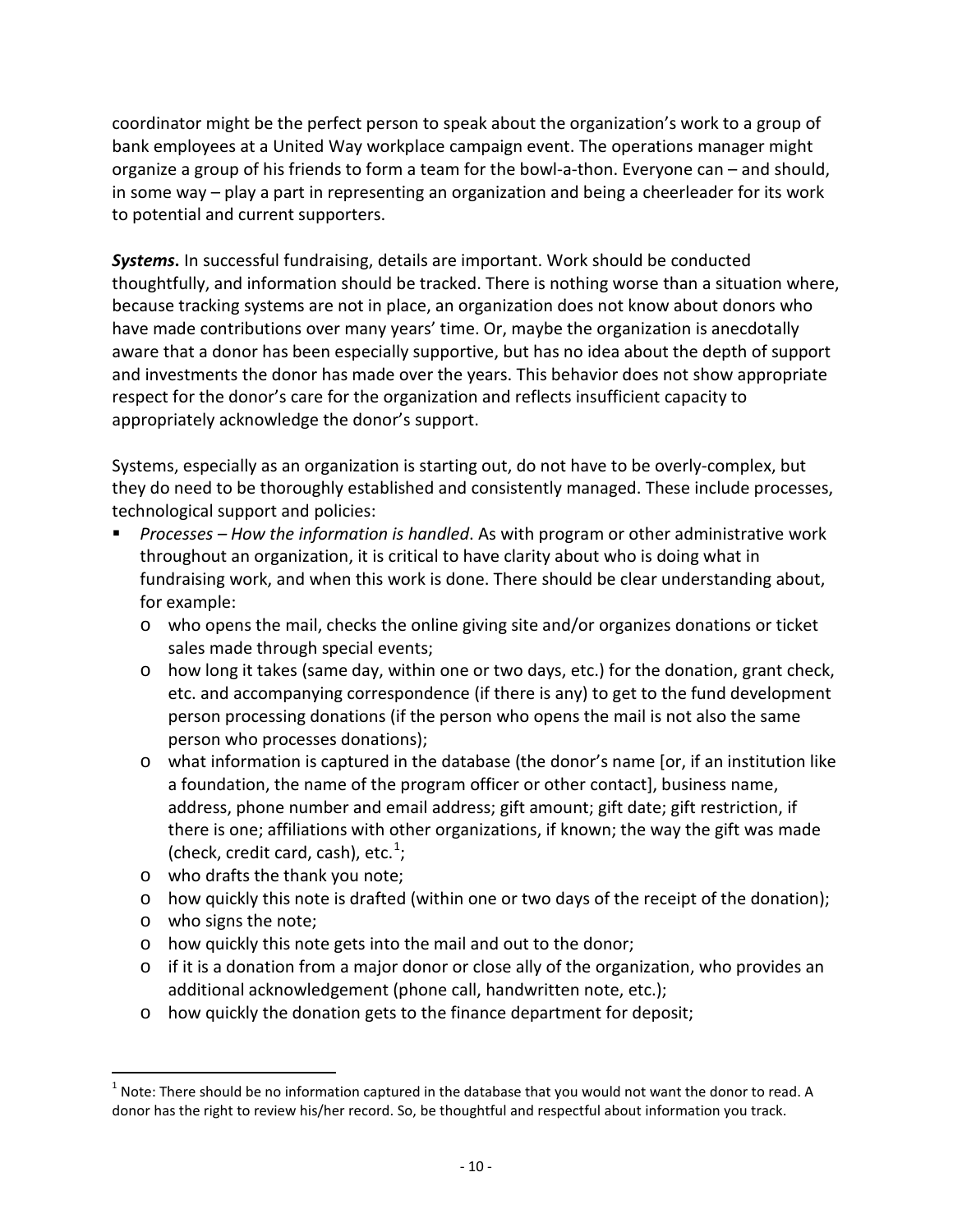- o how frequently, when, and by whom donation information is reconciled (weekly, monthly, etc.);
- o etc.
- *Technological support – Where the information is tracked.* It is critical to have a way to track contributions, regardless of whether they are donations from individual donors or grants from private foundations. While Excel spreadsheets (a typical starting point for organizations launching fundraising efforts) can manage some basic information, it would be wise to use a database designed for constituent management. There are many such products available – SalesForce, eTapestry, Raiser's Edge and more – and each should be investigated to determine which best suits your needs, technological skill-level and budget. But, generally, an investment in one of these programs can be meaningful. The amount of time saved in not having to figure out, for example, what fields of information to track or how to run a report can be invaluable to increasing work efficiencies.
- **Policies Why you do things the way you do. Having fundraising policies in place aids** organizations in being able to make decisions about the types of gifts they are willing to receive and/or how they can receive them. For example, while the overwhelming majority of gifts received by most nonprofit organizations are cash, donations are offered from time to time in other forms (stocks, land, art work, etc.) and/or by corporate or other institutional donors whose missions or lines of business might conflict with your mission or values. A gift policy would prepare you for such an occasion by having proactively thought through pros and cons as well as values behind decisions. One agency might accept donations of old cars. Another might decide that it simply does not have the capacity to manage the receipt and sale of such an item. Some agencies that decide they are open to receiving stock gifts should have a process determined, for example, about how the stock is received and how quickly it is to be sold. Another agency might decide that certain types of gifts – say, bequests – are to be directed, unless instructed otherwise by the donor, into an endowment, if one exists. Some agencies may decide that, for ethical reasons, they should not accept any gifts from certain types of companies. (For example, an AIDS service organization might decide that it cannot accept any gifts from tobacco companies because of the implications that cigarette smoking has on its clients' fragile health or that it can only conditionally accept donations from pharmaceutical companies.) The parameters for these types of gift policies can vary greatly from one organization to the next, and each group should have thoughtful conversations about what receipt of donations means for its values and integrity as a community organization.

Once the lead entity has been established for the Rainier Beach neighborhood plan, identifying the systems needed to conduct fundraising should be among its first orders of business. If a coalition of groups is formed to serve as lead, it would be practical to have all of the administrative tasks – such as the processing and tracking of donations – under the responsibility of one partner organization, with clear understanding across all the partner groups about related roles and processes.

*Communications***.** Studies have shown that donors continue giving to an organization because they receive evidence that the money is being well-spent. This is as true of foundations as of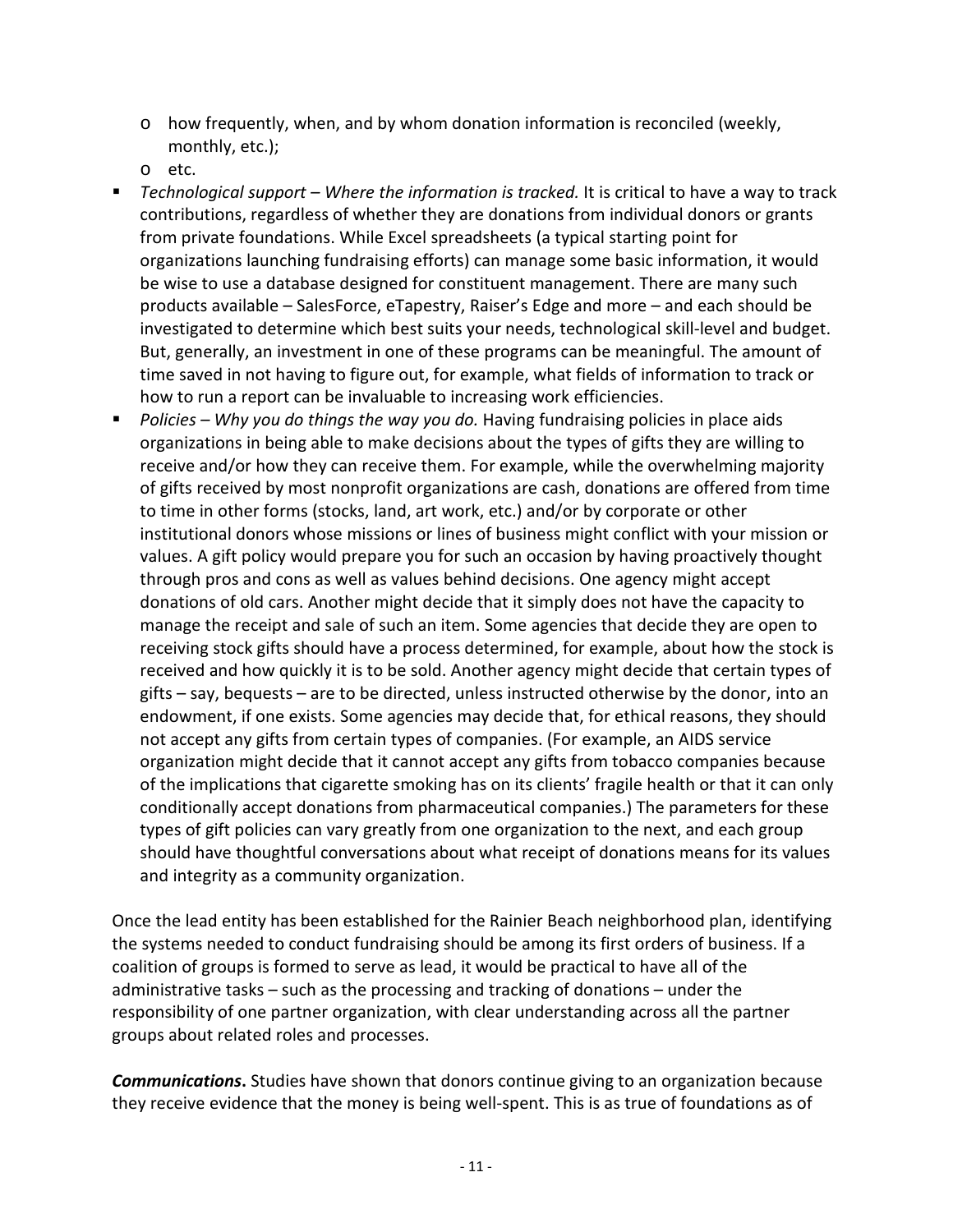individual donors. (While the potential frequency of gifts is, clearly, much higher with individuals than with foundations or corporations, communications should always be managed at the same high level for all). It is easy to see then that, without any contact from an organization, donors can easily lose interest in the agency's work.

To better steward supporters, there should be a schedule for communicating with funders, donors and other supporters, over and above thank-you notes following meetings or reports that may be required by foundations. This effort does not have to be complex, but it should be consistent. Once or twice a year (or more frequently, if that is reasonable), an update or announcement can be sent out about programs or activities so that supporters can be apprised of how things are going, of the impact activities are having on community members and of accomplishments that should be celebrated. These updates do not have to be lengthy – perhaps one or two stories, some information about how a program is doing and/or a profile about a community member. These efforts help personalize the people and the work.

### <span id="page-11-0"></span>**Categories of Fundraising Sources**

A healthy fundraising program is a diversified program where revenue comes from many different sources. Generally, these include individual donors, foundations, corporations/ businesses and special events. Having diverse fund development sources ensures more stability against trends that might take over a sector – such as the bust of dot-com companies or diminishing government resources – that can suddenly, negatively and significantly impact gift prospects.

*Cultivating and Stewarding Individual Donors***.** Fund development professionals have learned that building meaningful relationships with individual donors creates a more stable funding base than can be provided by any other source. Routinely, the amount contributed to charities by individuals totals over five times more than those from foundations. Gifts from corporations and bequests are even smaller than that. $2<sup>2</sup>$  $2<sup>2</sup>$ 

Although gifts provided by individuals are typically much smaller than grants from foundations or government agencies, having a significantly greater number of individual donors than foundation, corporate or public-sector donors means that, even if a percentage of individual donors do not continue to contribute in subsequent years, the pool of dollars is not seriously compromised. Let's say that your organization brought in \$100,000 last year through four \$25,000 foundation grants. With most foundations, one must start anew each year, and new proposals will need to be submitted to re-gain the \$25,000 grants. If one or two of those do not come through, there is a significant gap left in income. These days, foundation dollars are tight and re-funding cannot be relied upon, so it is more likely that the pool of grant prospects will

<span id="page-11-1"></span> $^2$  Giving USA annually studies trends in charitable giving. Their 2011 report shows that \$290.89 billion were contributed to charities across the country in 2010: \$211.77b (or 73% of total giving) from individuals; \$41.00b (14%) from foundations; \$22.83b (8%) from bequests; and \$15.29b (5%) from corporations. While individual giving includes donations to religious institutions, the amount contributed by individuals is still significantly greater than the amount by foundations, even when numbers are adjusted to not include religious giving. From year to year, these percentages are very consistent, even during times when the economy has been strained.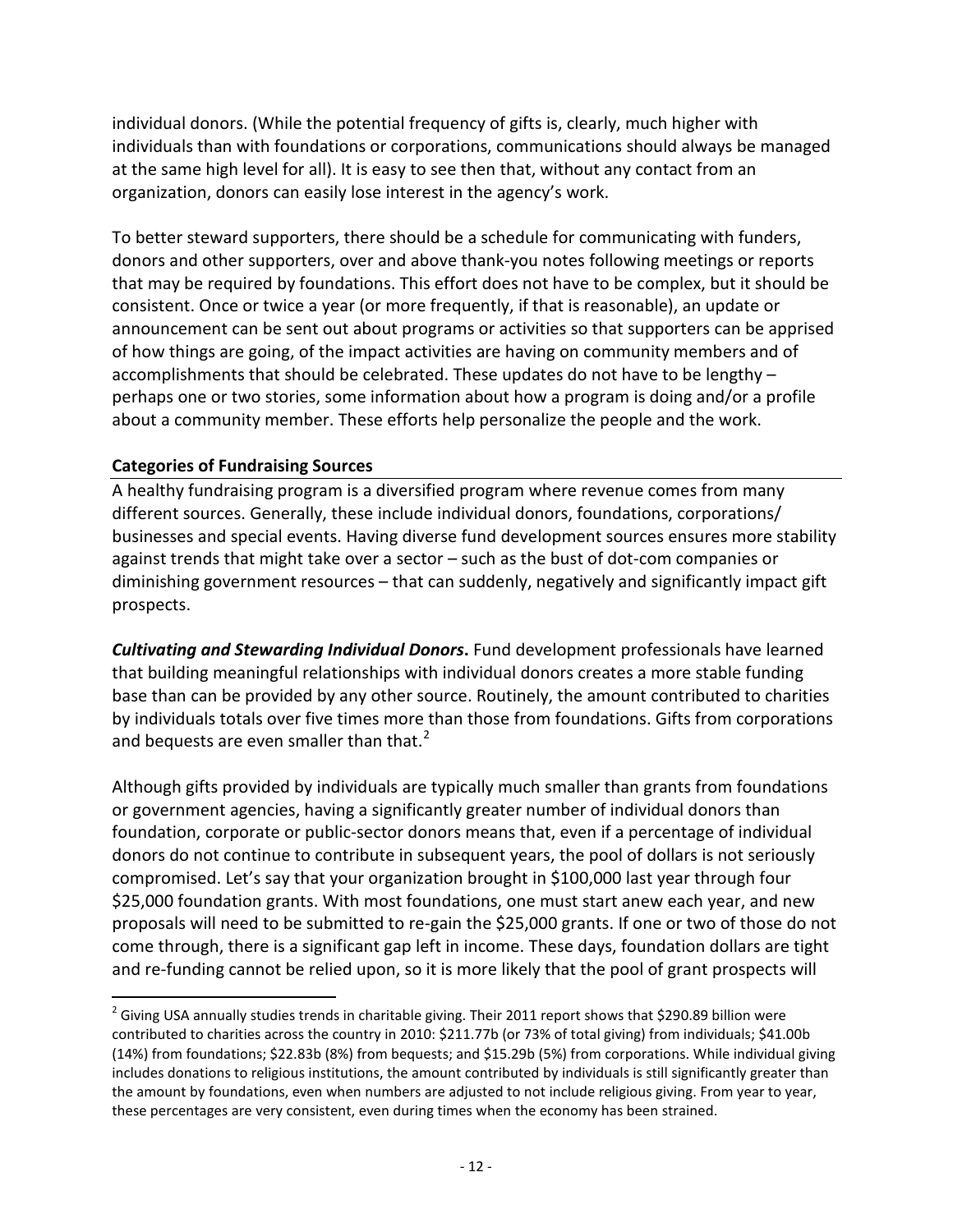need to grow to create a balance between one or two renewed grants and the need for two, three or even four new grants. If, instead, the \$100,000 was comprised of ten \$1,000 individual donations or 20 \$500 donations, a drop-off of several of these donors will still retain a significant pool of money that will permit organizational operations to continue forward.

What makes the second scenario possible is stewardship, for what is even more important than cultivating individual donors – that is, building relationships with people to encourage them to give to you for the first time – is stewarding, or nurturing relationships with, existing donors so that they remain enthusiastic about continuing to support your efforts. Over time, many of these donors will deepen their investments in you – by increasing their gifts, joining your board, advocating on your behalf to policymakers, etc. Stewardship of foundation and other institutional funders is, of course, also important. But because the way people make decisions about their individual giving is vastly more flexible than the processes inherent in grantmaking (which involve program officers, boards of trustees, official approval procedures and more), investing in nurturing relationships with individual donors has much greater returns because of the personal connections that can be made between the donor and the organization.

Fundraisers' experiences have shown that stewarding existing donors builds a more loyal body of supporters and is a more cost-effective way of spending fundraising dollars than trying to bring in new monies. (This is akin to the old marketing adage that it is more expensive to attract a new customer to a store than to keep an existing customer happy and returning.) This holds as true with \$50 donors as with \$5,000 supporters. If an organization does not have the budget to spend in multiple areas of fundraising, it should at least invest in building an individual donor program. Potential donors (people identified as having a strong connection to or believed to have a strong affinity for the organization) should be strategically identified by board members, the executive director and, if there is any, development staff. A plan should be drawn up to cultivate these people, identifying specific strategies for specific people. Bring them in for a tour of your facility. Invite them to chat with youth in your after-school program. Perhaps, once or twice each month, the executive director in partnership with the appropriate board member goes out for a coffee with one of these people. The point of these meetings is to get to know them better and learn what there is about the organization or the work that strikes their passions.

Anyone who makes a donation (this applies to individuals, corporations, foundations and community groups alike) should be thanked and should be, at the very least, added to a mailing list to receive communications. Major supporters should additionally be intentionally stewarded – with occasional phone calls, hand-written notes, articles that may have appeared in the newspaper about an issue that pertains to the organization or neighborhood, face-toface chats, etc. Again, these activities can be implemented by a combination of the executive director, development director and board members.

Once a year and/or after a major fundraising event, board members (and other high-level volunteers) can become additionally engaged in stewarding donors by making thank-you phone calls to major supporters ("major" can be defined a number of ways: by size of gift, regularity of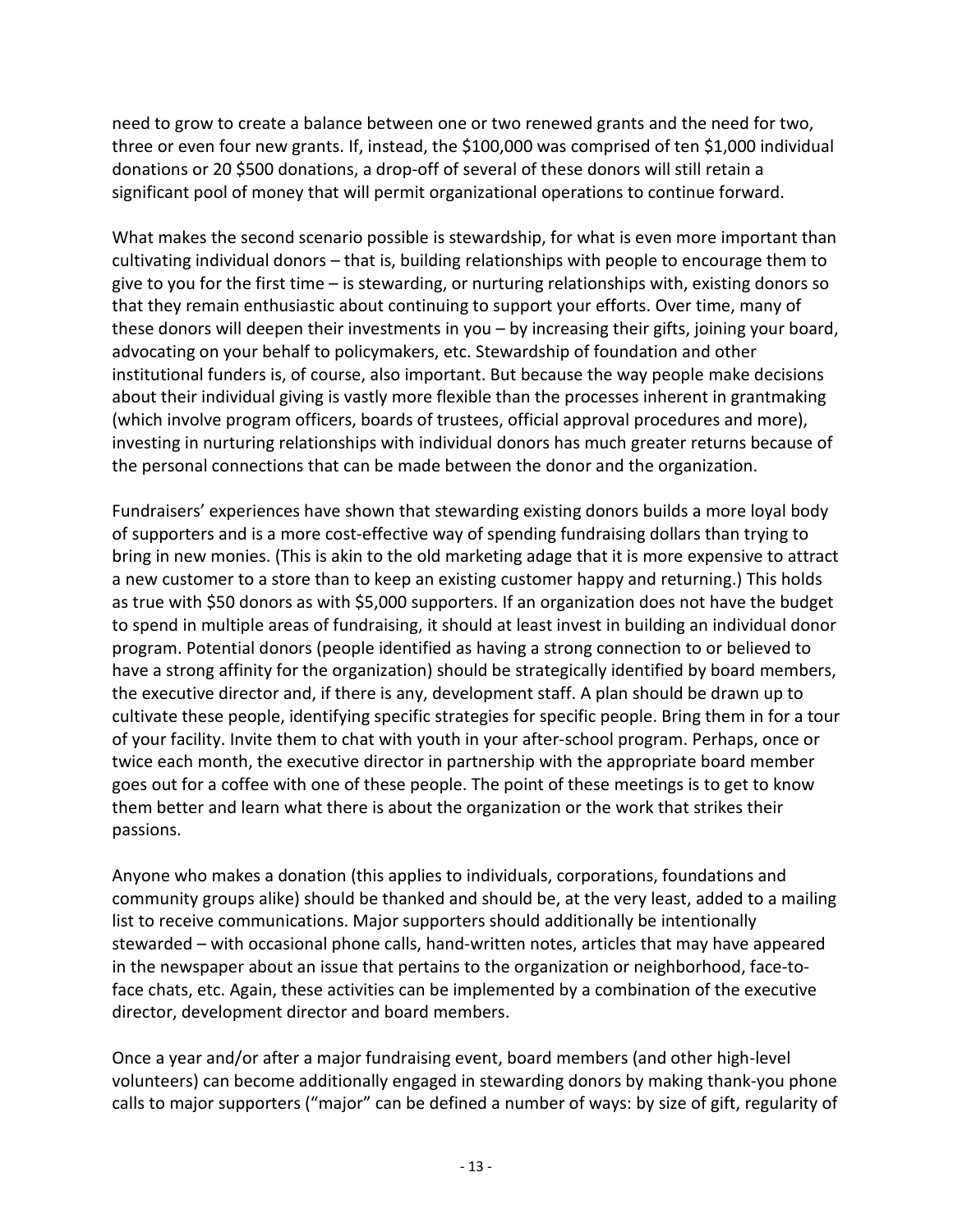giving, etc.). This can easily happen with ten minutes' time at a board meeting. Each board member can be given a list of a few donors whom they will call during this ten-minute period simply to thank them for their support. No requests for additional gifts. No requests for signing up for any other events. Simply, a thank you. This lets donors hear your appreciation and also gives board members a chance to "meet" supporters. Even if a live conversation is unable to happen, a thank-you message left on a voicemail is still meaningful to donors, especially if the calls come from high-level volunteers like board members.

The overall idea is to connect with your supporters. Oftentimes, regular donors can become strong volunteers, major donors and/or future board members. They certainly can become great advocates of your organization, bringing in people they know to join them in their support. Think of this work as similar to how we build our personal relationships. Friends from childhood with whom we do not regularly communicate become lost to us. If we want to nurture a friendship, we take the time to call or email occasionally, and not just when we need a favor. We call just to say "hi" or to arrange a get-together because keeping in contact enriches the relationship. We get invited by these friends to dinner parties where we meet their other friends and learn that we all have shared interests. It is in this manner that relationships with donors should be stewarded.

*Cultivating and Stewarding Grantmakers. [3](#page-13-0)* Foundations and government agencies can be strong partners in supporting organizational and programmatic work. With grant sizes in the thousands, and sometimes in the tens or hundreds of thousands, of dollars, these funders can provide significant support in helping organizations launch, maintain or grow programs.

There are many resources that can aid research efforts about grantmakers. The Foundation Directory Online, managed by the Foundation Center, is probably the largest directory of foundations, with details about foundations' past grants, giving interests, contact information, etc. This directory can be accessed through tiered subscription levels, but can also be accessed for free through the King County Library System's Nonprofit and Philanthropy Resource Center. Information about this and other research resources can be found at the Puget Sound Grantwriters Association's Web site: www.grantwriters.org/grantwriters/researching-funders. A good resource for researching most government grants is www.grants.gov.

Seeking support from funders open to receiving proposals is, usually, a straightforward process. Hard-copy or electronic versions of guidelines spell out the types of proposal information that they seek. Annual or quarterly deadlines are typical.

In December 2011, several program officers from King County-based funding institutions gathered with some Rainier Beach Neighborhood Advisory Committee members as well as some members from the broader Rainier Beach neighborhood to talk about what they, as

<span id="page-13-0"></span><sup>&</sup>lt;sup>3</sup> The document entitled "Rainier Beach Neighborhood Capacity Project . Grant Research 2012" serves as a companion document to this Preliminary Fund Development Plan, and presents information about grant prospects that could be pursued for support for implementation of the Rainier Beach Neighborhood Plan.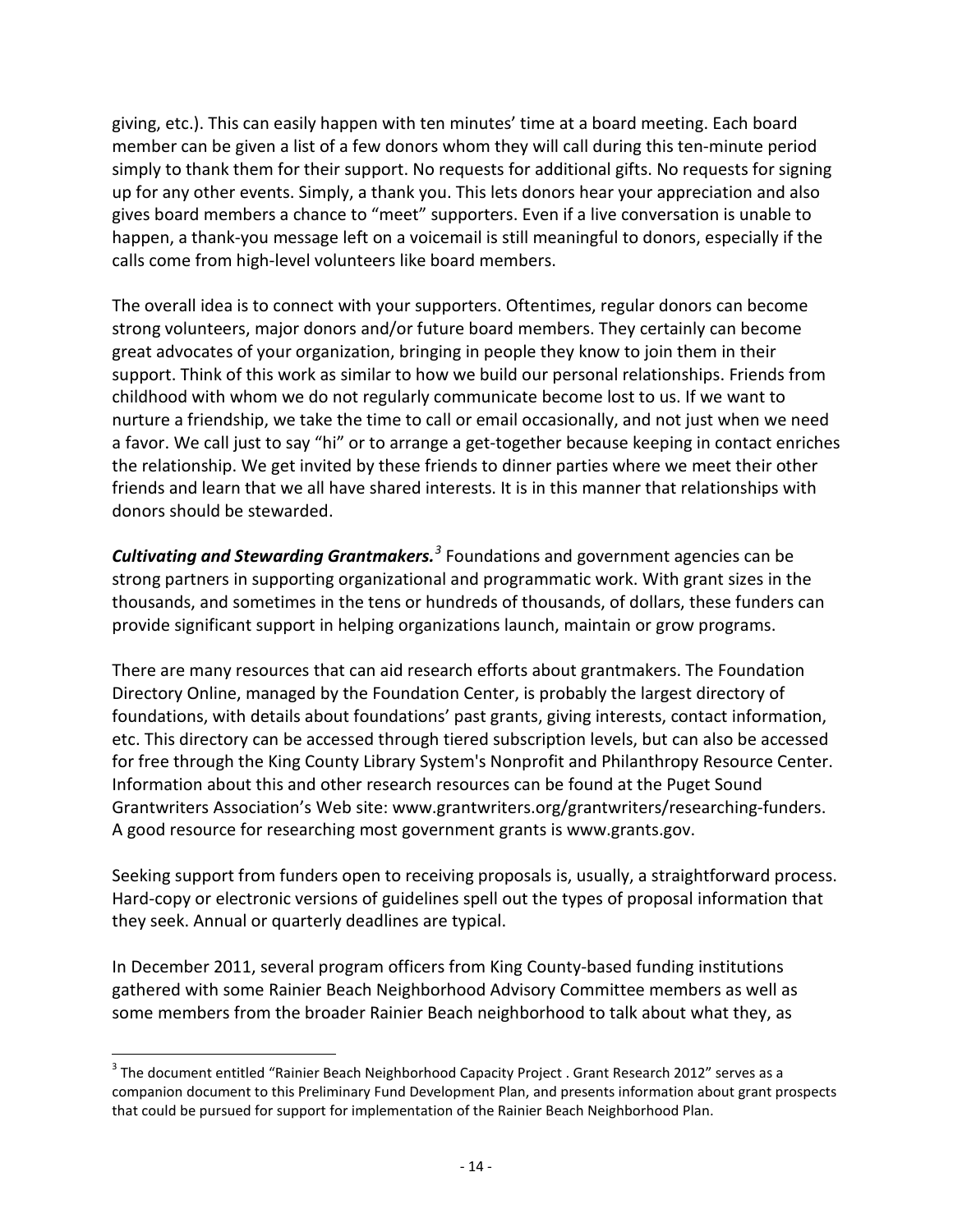funders, look for when considering making a grant investment in an organization or effort.<sup>[4](#page-14-0)</sup> Funder participants were:

- Judy de Barros Director, Neighbor to Neighbor Fund;
- Lori Guilfoyle Community Impact Manager, United Way of King County;
- Alice Ito Program Officer, Marguerite Casey Foundation; and
- LiLi Liu Program Officer, Pacific Northwest Program, Bill & Melinda Gates Foundation.

General themes of the remarks were as follows:

Meaningful community involvement and partnerships matter. One funder noted that the work is not about what is fundable. Instead, it's about ideas that are endorsed by the community. In community-building work, funders look for efforts that authentically engage all community stakeholders, where these constituents' voices are heard and their participation can be found at all levels, from leaders to worker-bees.

Clearly identify vision, purpose, infrastructure, goals and plan before pursuing funding. The neighborhood plan is large, and it is impossible to execute all things at once. While there is no expectation that you will be good at – or capable of – doing everything at the same time, it is important to have a clear system for determining priorities and responsibilities. When needs are great and resources are limited, it can be challenging to prioritize because that will necessarily mean that some things must be put off to a later date. But *because* needs are great and resources are limited, it is critical that strong infrastructure, clear goals and a thoughtful plan are set down so that work can be efficient and lead to successes. And, this work should be done before funding requests are pursued. (The exception to this would be requests that might be made for the planning effort itself or for components, such as a coordinator, needed to get some plan implementation started.) With a good base in place, funders will feel more confident in considering making investments in the work.

The types of questions funders want the community to already have answered before a funding relationship is pursued include the following (listed in no particular order):

- **If** Is your organization structured in a way that you can describe to someone outside of your group?
- Does your group have a program that you all agree on?
- Do you all know what your main purpose is? Can you articulate what you want to do and how to do it to those who know nothing about it? Can the work be described in a meaningful way to those outside of your organization?
- Do you have a budget?
- Do you have a fundraising plan?
- As a group of volunteers, how do you get work done? If there is a deadline, who is actually going to put the grant together? Who will manage it once it comes through?

<span id="page-14-0"></span> $<sup>4</sup>$  Detailed notes from this meeting's conversation can be found among the documents posted for the January 23,</sup> 2012 committee meeting (http://www.seattle.gov/neighborhoods/npi/rbnac\_resources.htm).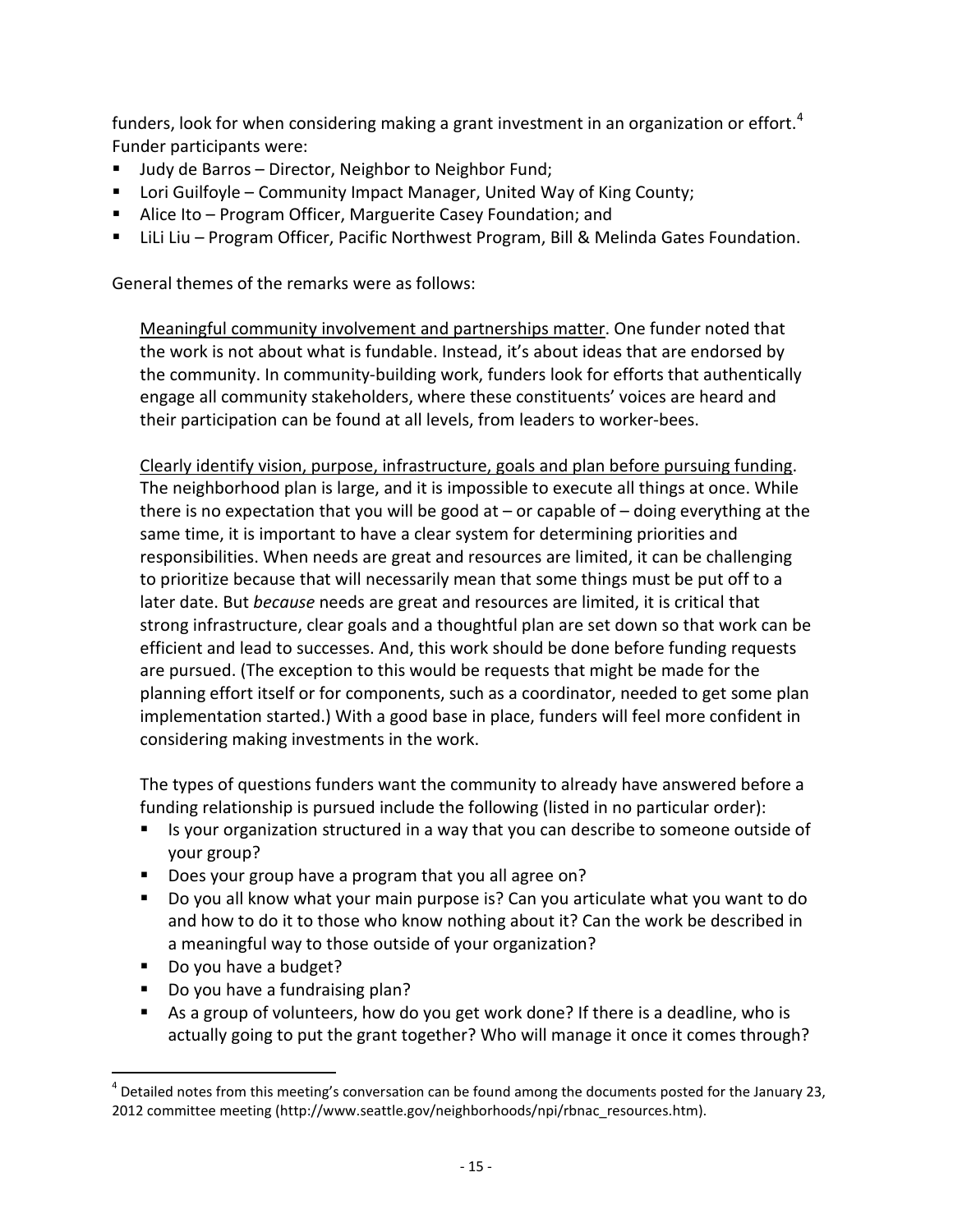■ Can you not be spread too thin, with only a few people doing things?

Pay attention to your organizational capacity. When the scope of work is large, it becomes especially important to be realistic about the capacity needed (human resources, time, technological tools, access to information, etc.) to accomplish the work. There is a lot of rich talent within the Rainier Beach community. Drawing on and leveraging the strengths of the people involved and the partnerships in place will contribute significantly to establishing some of this capacity base.

Develop clear communications practices, internally (within the community) and externally (with funders and other stakeholders). Clear communications are an important part of building relationships. One funder noted that communication works better than marketing. Consistent communications with internal stakeholders (neighborhood residents, businesses, community groups, etc.) will keep everyone abreast of what is going on and give them opportunities to provide input and be engaged. Consistent communications with external stakeholders (funders, City agencies, policymakers, etc.) will keep them up-to-date on the neighborhood's progress and successes and create opportunities for stewarding relationships that could lead to funding or other types of longer-term investments.

*Cultivating and Stewarding Corporate and Business Donors***.** While the business sector continues to suffer economically, there is still opportunity to build relationships with corporate donors. Because these gifts are often made through the company's advertising or marketing departments in the form of sponsorships, rather than as charitable donations (like grants), the expectation of advertising exposure or return on their investments can be high. Partnerships with corporations should be built as opportunities arise (though it should be noted that energy spent on cultivating individual donors will bring in stronger results over the long term than time spent on pursuing corporate support). Banks, particularly through their community development or community reinvestment funds, might provide a particular opportunity for Rainier Beach as it moves forward with neighborhood-plan implementation.

While contributions from larger corporations might be challenging to secure, Rainier Beach is fortunate to have within the neighborhood a multitude of small businesses, run by and for community members. These business owners should be cultivated much in the way individual donors are cultivated to encourage them to join in as partners, through cash sponsorships and/or in-kind support, to advance the neighborhood plan's various strategies.

As with efforts in building relationships with individual donors and institutional grantmakers, it is important to keep communications active with corporate and business donors.

**Special Events.** Even though many nonprofits today struggle with putting on the "perfect" special event (one that doesn't take too much time, yet brings in lots of money!), there continues to be a place for special events in a development plan. Even with this in mind, however, production of events should be considered carefully: what type of event makes sense